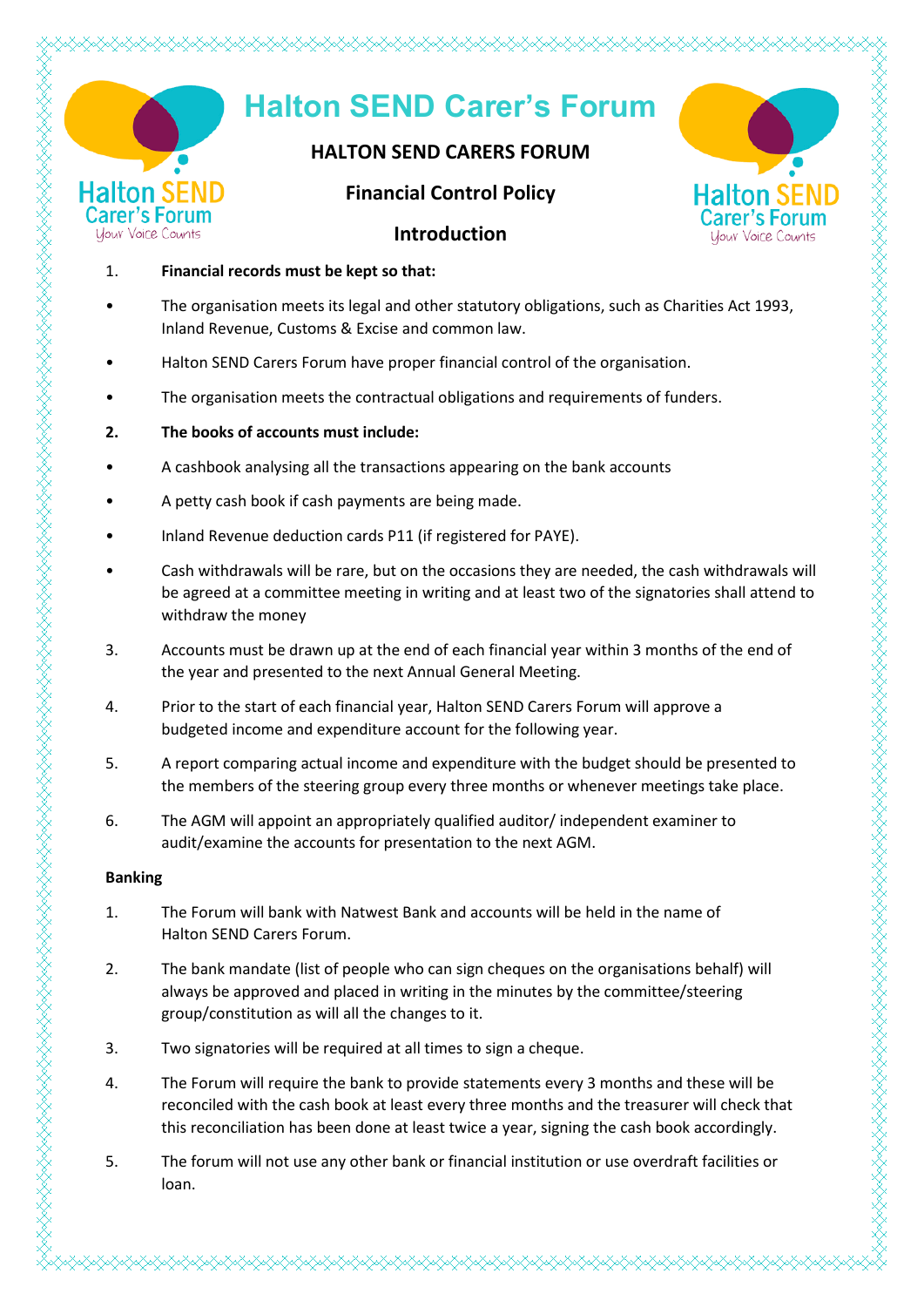### **Receipts (income and expenditure)**

1. All monies received will be recorded promptly in the cash analysis book and banked without delay (this includes sundry receipts such as payment for telephone calls, photocopying etc.). The forum will maintain files of documentation to back this up.

### **Payments (expenditure)**

- 2. The aim is to ensure that all expenditure is on the Forum's business and is properly authorised and that this can be demonstrated. The latest approved budget provides the cheque signatories with authority to spend up to the budgeted expenditure, not beyond it.
- 3. The Treasurer will be responsible for holding the cheque book (unused and partly used cheque books) which should be kept in a secure place.
- 4. Blank cheques will NEVER be signed.
- 5. The relevant payee's name will always be inserted on the cheque before signature and the cheque stub will always be properly completed.
- 6. No cheques should be signed without original documentation (see below).

### **Payment documentation**

http://www.altarty.com/altarty/altarty/altarty/altarty/altarty/altarty/altarty/altarty/altarty/altarty/altarty/altarty/altarty/altarty/altarty/altarty/altarty/altarty/altarty/altarty/altarty/altarty/altarty/altarty/altarty

- 1. Every payment out of the forum bank accounts will be evidenced by an original invoice (never against a supplier's statement or final demand). That original invoice will be retained by the Co-ordinator. The cheque signatory should ensure that it is referenced with:
	- Cheque number OR Bank Reference
	- Date cheque drawn OR Bank Date
	- Amount of cheque OR Amount of Bank Transfer
- 2. The only exceptions to cheques not being supported by an original invoice are items such as advanced booking fees for a future course, deposit for a venue, VAT, etc. Here a photocopy of the cheque will be kept.
- 3. Wages and Salaries. There will be a clear trail to show the authority and reason for EVERY such payment; e.g. a cheque requisition form asking for payment to an employee, the Inland Revenue, etc. All employees will be paid within the PAYE, National Insurance regulations. (Unless staff are self-employed).
- 4. All staff Employees (not including service providers)/departures will be authorised by the committee, minuting the dates and salary level. Similarly, all changes in hours and variable payments such as overtime, etc, will be authorised by the committee/steering group.
- 5. Petty cash will always be maintained by the Treasurer of Halton SEND Carers Forum, entrusted with a float as agreed by the committee. When that is more or less expended and reconciled, a cheque will be drawn to release sufficient funds to the agreed sum of the petty cash float. Cash Float is £50 max at anyone time.
- 6. Expenses / allowances. Halton SEND Carers Forum if asked, will reimburse expenditure paid for personally by volunteers/staff, providing it has been agreed and placed in writing in the minutes, and that: